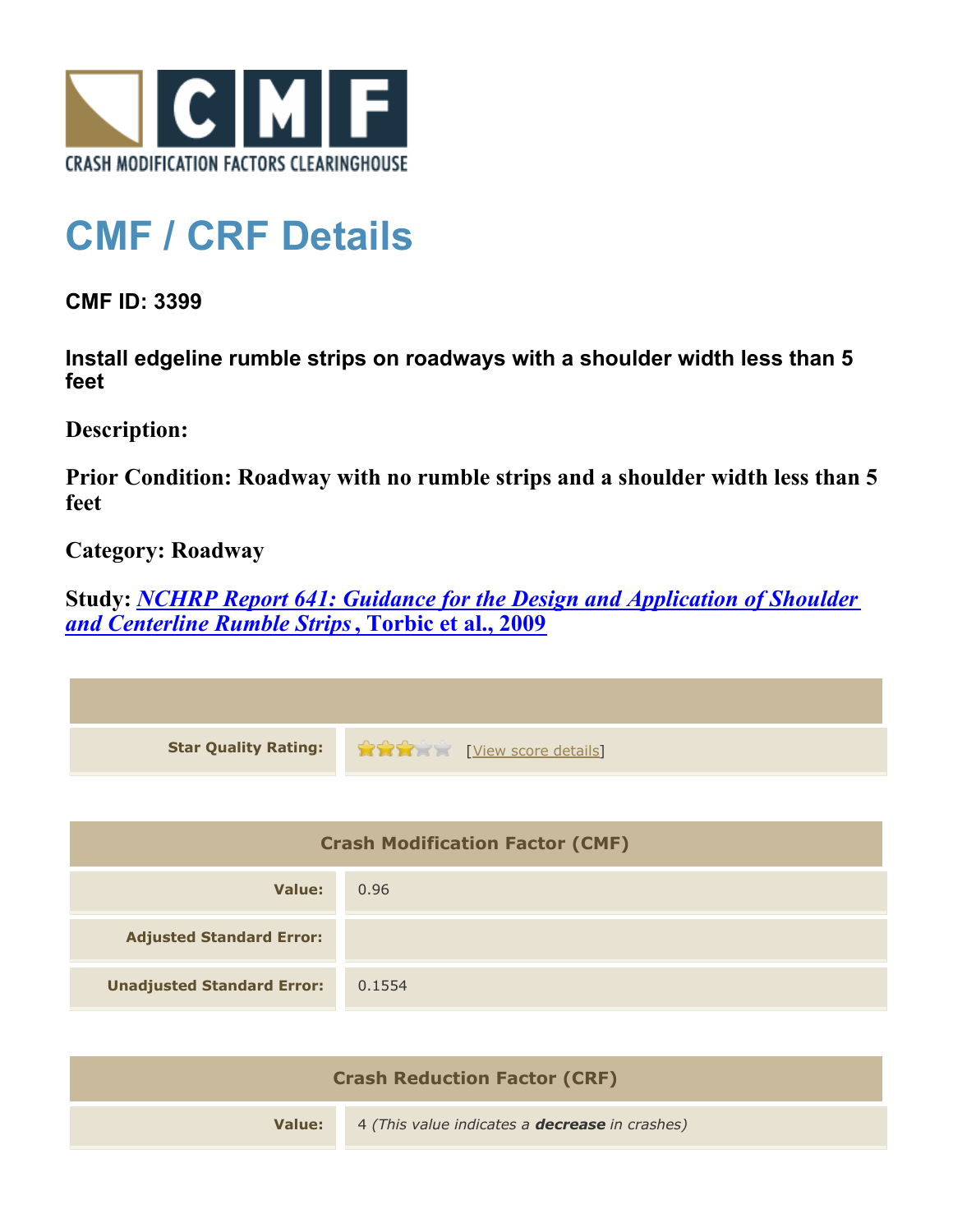**Adjusted Standard Error:**

**Unadjusted Standard Error:** 15.54

| <b>Applicability</b>                    |                                                                      |
|-----------------------------------------|----------------------------------------------------------------------|
| <b>Crash Type:</b>                      | Run off road                                                         |
| <b>Crash Severity:</b>                  | K (fatal), A (serious injury), B (minor injury), C (possible injury) |
| <b>Roadway Types:</b>                   | Not Specified                                                        |
| <b>Number of Lanes:</b>                 |                                                                      |
| <b>Road Division Type:</b>              | Divided by Median                                                    |
| <b>Speed Limit:</b>                     |                                                                      |
| <b>Area Type:</b>                       | Rural                                                                |
| <b>Traffic Volume:</b>                  | 4956 to 31692 Average Daily Traffic (ADT)                            |
| <b>Time of Day:</b>                     | All                                                                  |
| If countermeasure is intersection-based |                                                                      |
| <b>Intersection Type:</b>               |                                                                      |
| <b>Intersection Geometry:</b>           |                                                                      |
| <b>Traffic Control:</b>                 |                                                                      |
| <b>Major Road Traffic Volume:</b>       |                                                                      |
| <b>Minor Road Traffic Volume:</b>       |                                                                      |

| <b>Development Details</b>      |              |  |
|---------------------------------|--------------|--|
| <b>Date Range of Data Used:</b> | 1997 to 2006 |  |
| <b>Municipality:</b>            |              |  |